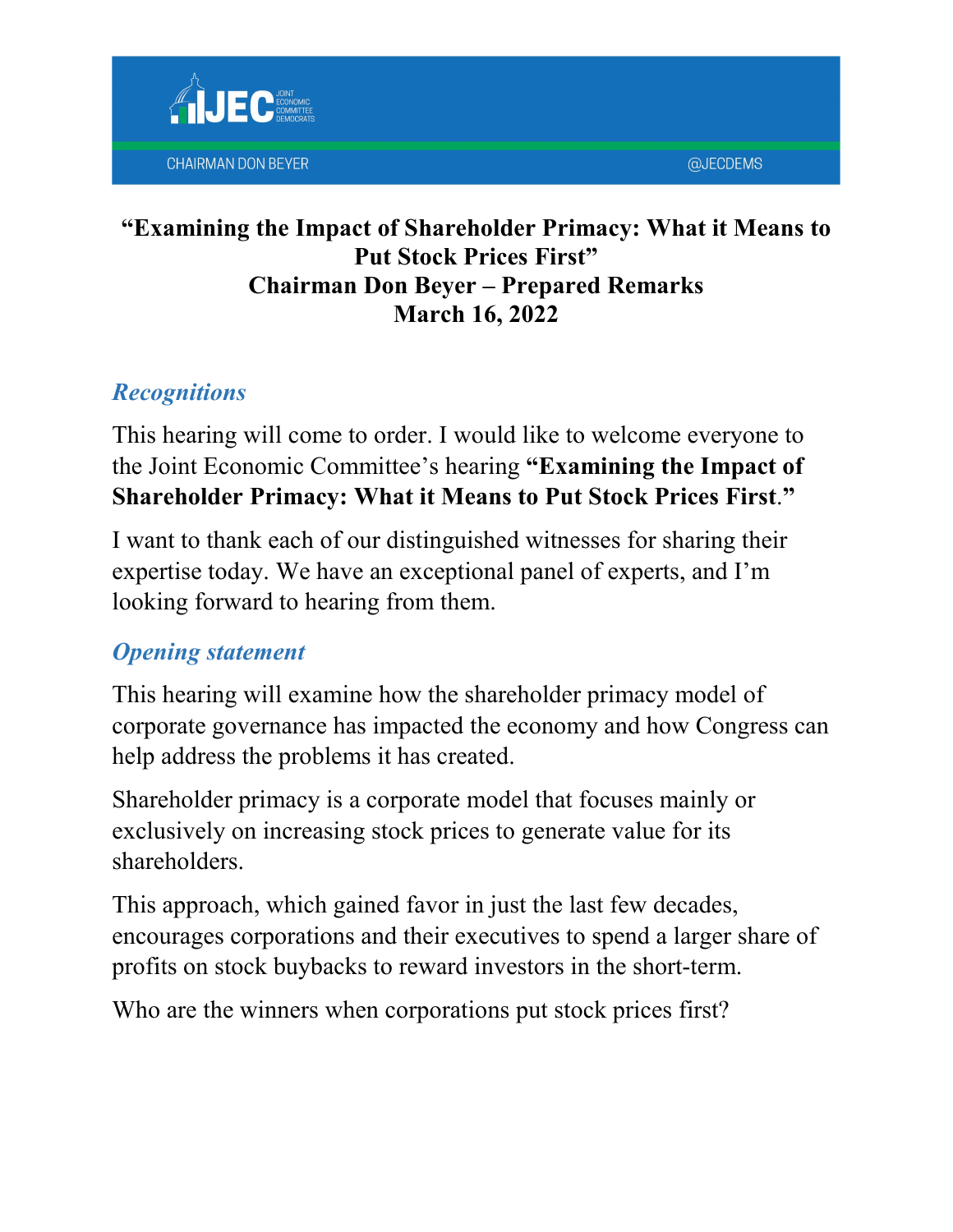In the United States, shareholders are a relatively small group: The top 1% owns roughly 50% of all corporate equities, and only about half of U.S. households own any stock at all.

As a result, the singular focus on stock prices concentrates wealth at the very top, while leaving less for companies to re-invest in their workers, in innovative technologies and in long-term growth.

For example, the seven largest publicly traded oil corporations recently announced a near-record \$41 billion dollar stock buyback program on top of \$50 billion dollars in shareholder dividends.

While everyday American workers and families bear the burden of higher gas prices, Big Oil is raking in record profits and prioritizing padding the pockets of their wealthy shareholders.

But it has not always been this way. From the 1930s to the mid-1970s, American corporations largely followed a "retain and reinvest" strategy that focused on long-term innovation and job security for workers.

Workers were seen as an asset and a long-term investment, not a liability. Managers viewed well-paid, cared-for workers as vital to their success and primarily used profits to pay workers, provide benefits and make productive investments. Shareholders received the residual after companies paid workers, invested for the future and paid down debt.

During this time, economic growth was strong and broad-based: As the economy grew, workers saw their wages rise and, on the whole, were more financially secure. They had access to pensions and pathways to the middle class.

Since the 1970s, however, as shareholder primacy has become more dominant, boards have put shareholders at the front of the line for corporate profits, leaving everyone else behind.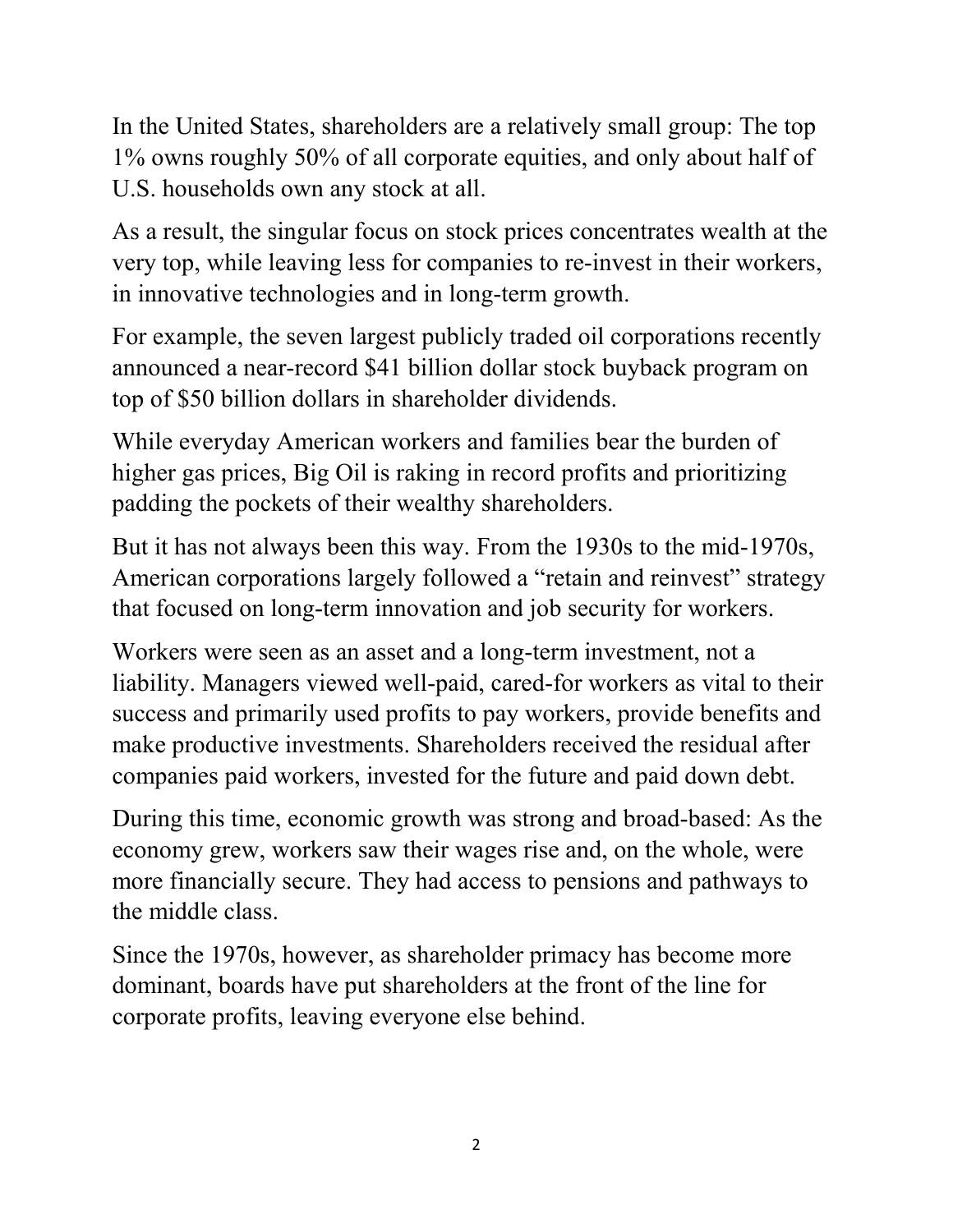While CEOs and executives at the top have seen their incomes go up 940% over the last 40 years, the bottom half of earners have seen their wages virtually flatline.

Across the board, the share of Gross Domestic Product going to employee wages and benefits has been declining for decades. The increased corporate focus on raising stock prices has driven this trend, which in turn has deprived workers of the gains from economic growth.

Because the corporate executives and shareholders who benefit from this model are overwhelmingly and disproportionately wealthy and white, this further reinforces the widening wealth disparities across income and racial groups. By 2019, the top 10% of American households held 70% of all U.S. wealth, and the total wealth owned by the *entire* bottom half of Americans dropped to just 2%.

The impact of shareholder primacy goes beyond the widening differences between winners and losers; it is impacting our economy at almost every level.

Short-sighted decisions to help companies hit short-term earnings targets can help explain the "just-in-time" inventory and staffing approaches that left U.S. supply chains vulnerable to pandemic-related disruptions.

Shareholder primacy also hinders investments in innovation and sustainability that drive inclusive economic growth and are necessary to address threats like climate change.

For example, despite growing risks from climate change, corporations have continued to make decisions that prioritize short-run profitability at the expense of broad sustainability and climate resilience.

Surprisingly, investors themselves also lose under shareholder primacy. Families investing money in diversified stock portfolios for college or retirement suffer when individual companies put their short-term profits over long-term investments.